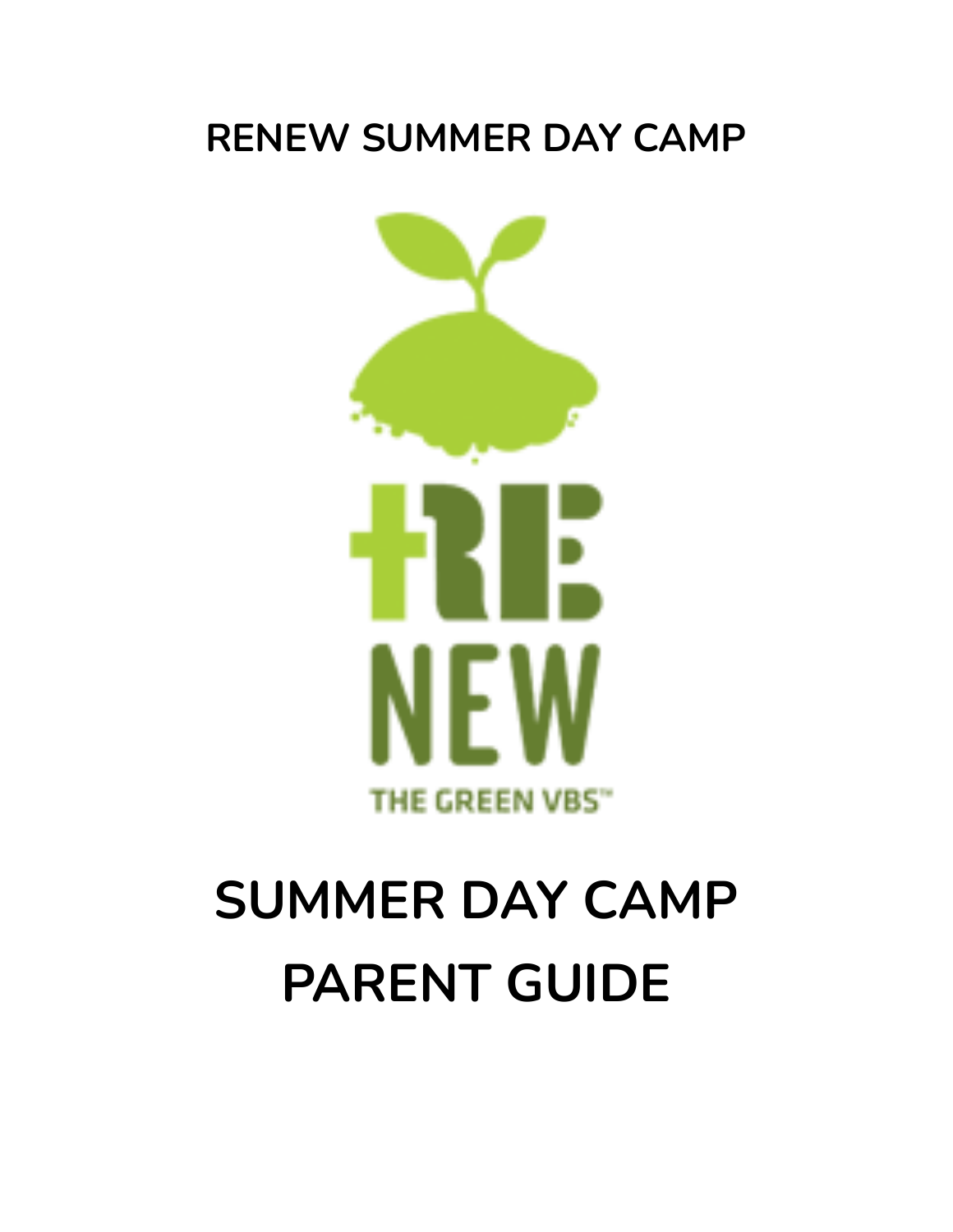# **Renew Summer Day Camp Parent Guide**

Thank you for choosing us to provide a fun, safe, and entertaining day camp experience for your child. This guide provides an outline of the week and important details that all parents and guardians need to know to prepare their child for day camp. We hope that this packet helps you become more familiar with our policies and procedures. Please read through this manual and keep it for future reference.

Our day camp experience includes fun games, water play, lunch, snack, and a curriculum geared toward connecting kids with God and the environment.

Dates: June 20th-24th Times: Drop-Off 8:30-9:00 AM Pick-Up 3:30-4:00 PM

If you have any questions about our day camp or other church events / services please contact:

#### **Lydia Mitchell Emily Fielden**

Youth and Children's Ministry Director Ministry Intern Camp Programmer (217) 412-8975 (541) 240-0057 fumintern@gmail.com [youth@firstumcgalesburg.org](mailto:youth@firstumcgalesburg.org)

**Vince Rohn** Senior Pastor (309) 342-3197 [rohn7@hotmail.com](mailto:rohn7@hotmail.com)

**Joanne Johnson** Director of Congregational Care [joanneaj1970@gmail.com](mailto:joanneaj1970@gmail.com)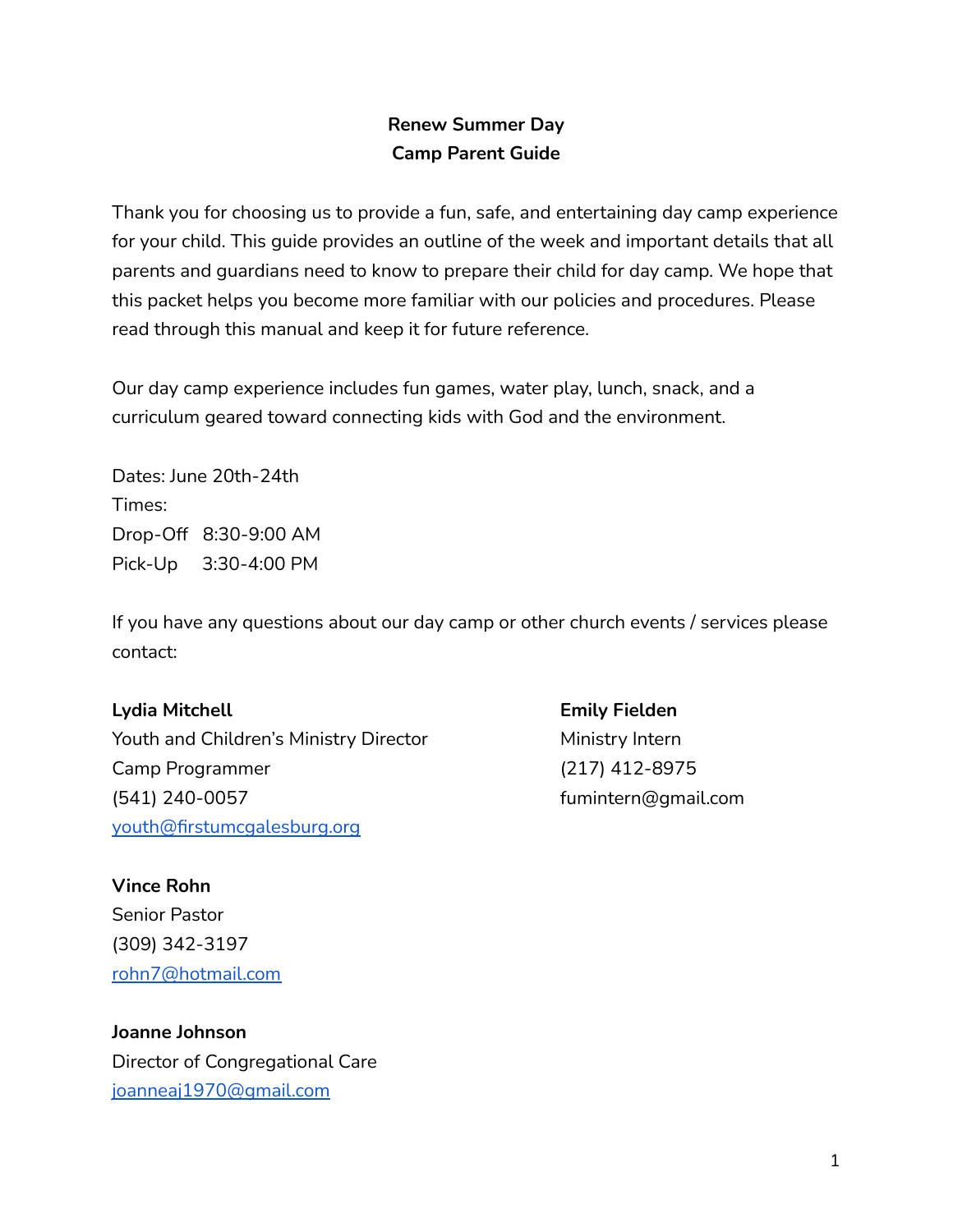# **TABLE OF CONTENTS**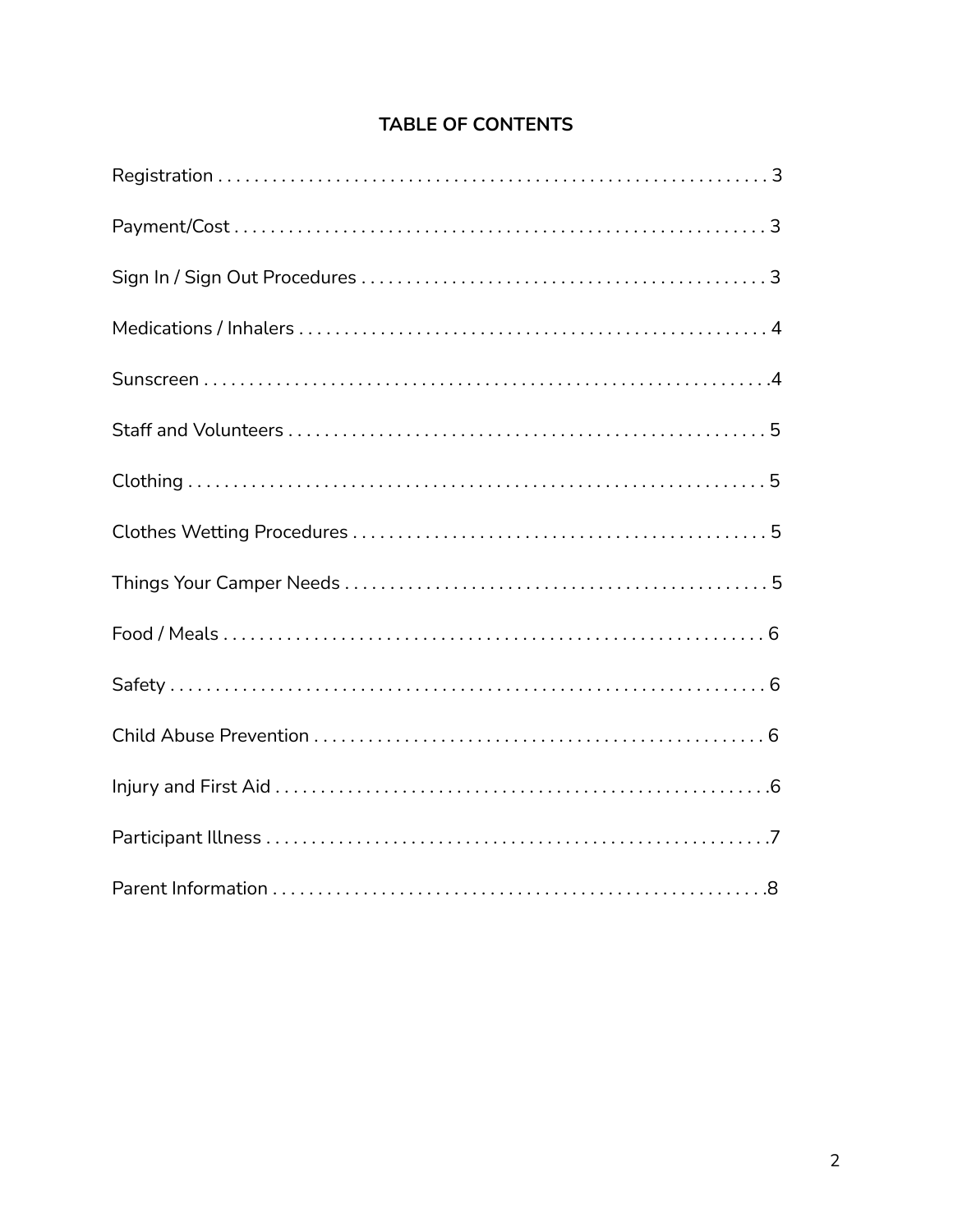#### **1. Registration**

To register for our day camp please fill out this [form](https://docs.google.com/forms/d/e/1FAIpQLSdkiDbG3Na-dPrwb9bEB4yBz3G5eVAYSiBV6IBXkohfry4hNA/viewform?usp=sf_link) which can also be found on our website under the Summer Day Camp tab.

# **2. Payment / Cost**

Thanks to a generous donation by the 1st Presbyterian Church of Galesburg and the community, Day Camp is now 100% free of charge. If a payment has already been made, you will be reimbursed. We will be accepting free-will donations at drop-off and pick-up.

# **3. Sign In / Sign Out Procedures**

All campers must be signed in at the beginning of the camp day and signed out at the end of the program. Children will only be released to individuals who have been given permission to pick up that child on the camp Registration Form. FUMC must receive written notification from the parents of any additions or changes to this list.

**Please bring your ID with you when signing out your child.** Individuals will be asked to show their ID when picking up a child to ensure that they have been given permission to do so on their child's Registration Form. We do this to ensure the safety of all of our participants.

To add somebody to your child's authorized pickup list: Turn in a signed hand-written note to the camp programmer granting us permission to release your child to that individual. Email permission to the camp programmer (See page 1 for camp programmer information).

All authorizations must be received in writing. If the camp staff has any questions about an individual's authorization to pick up your child, you'll be contacted before your child is released. While we will always attempt to follow parental wishes, the church cannot stop a parent from picking up their child unless we are provided court documents specifying guardianship. Please work with our Camp Programmer to provide proper documentation.

**Sign In** - *Sign in is between 8:30-9:00 AM and will occur at the south entrance of the church.* (This door and driveway will be well marked with signs). Parents/Guardians should be prepared to answer health screening questions at drop-off.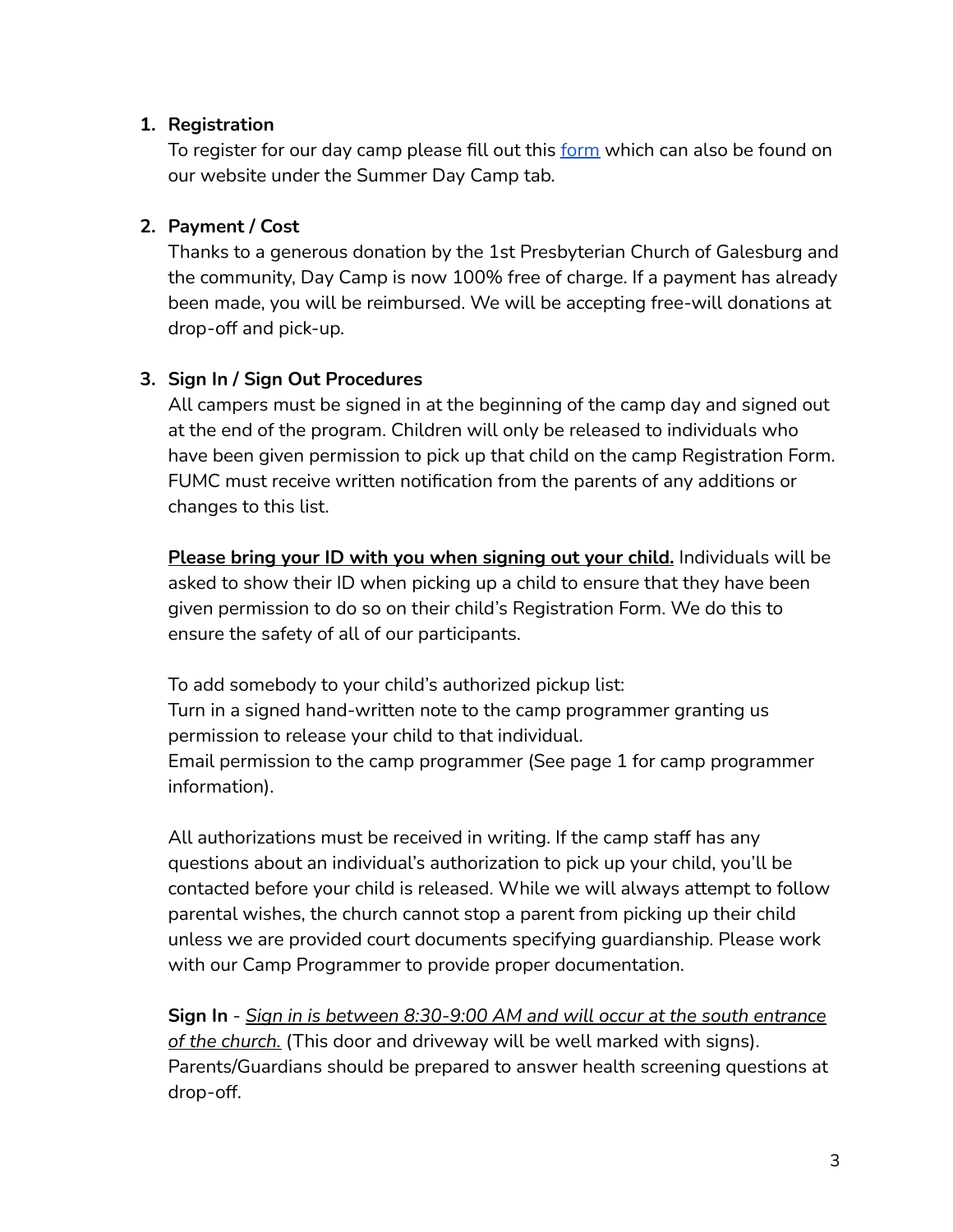# **Sign Out** - *Sign out is between 3:30-4:00 PM and will occur at the same*

*location as sign in.* Please have a photo ID ready, staff will be asking to confirm the individual is on the designated pick up list. Staff will help campers gather belongings and lead them to their designated pick-up adult.

#### **4. Medications and Inhalers**

Some participants may need to be given medication during the program. In order for the First United Methodist Church (FUMC) to be able to dispense prescription or over-the-counter medication, these guidelines must be followed:

- Parent must complete the registration form giving a FUMC Staff member permission to administer medication, and specify:
	- Type of medication
	- Time medication should be administered
	- Specific instructions
- Only prescription medications in original containers with the doctor's name and the dosage on the label will be accepted.
- Send the daily designated amount that will be dispensed by staff. A log will be kept of the medication as it is dispensed. A FUMC staff member will secure all medicine. Please hand the medicine to the Camp Programmer.

If the camper needs an inhaler or auto-injector, a parent must specify this on our registration form and give instructions.

All of this can be found on our registration [form.](https://docs.google.com/forms/d/e/1FAIpQLSdkiDbG3Na-dPrwb9bEB4yBz3G5eVAYSiBV6IBXkohfry4hNA/viewform?usp=sf_link)

#### **5. Sunscreen**

Parents/Guardians are responsible for applying the first layer of sunscreen prior to morning drop-off. FUMC staff will take all reasonable and appropriate steps to help each child reapply sunscreen to exposed skin – including the face, the tops of ears, and bare shoulders, arms, legs, and feet prior to campers' participation in outdoor programs. If your child is sensitive to the sun, please send your child with a swim shirt for water time.

#### **6. Staff and Volunteers**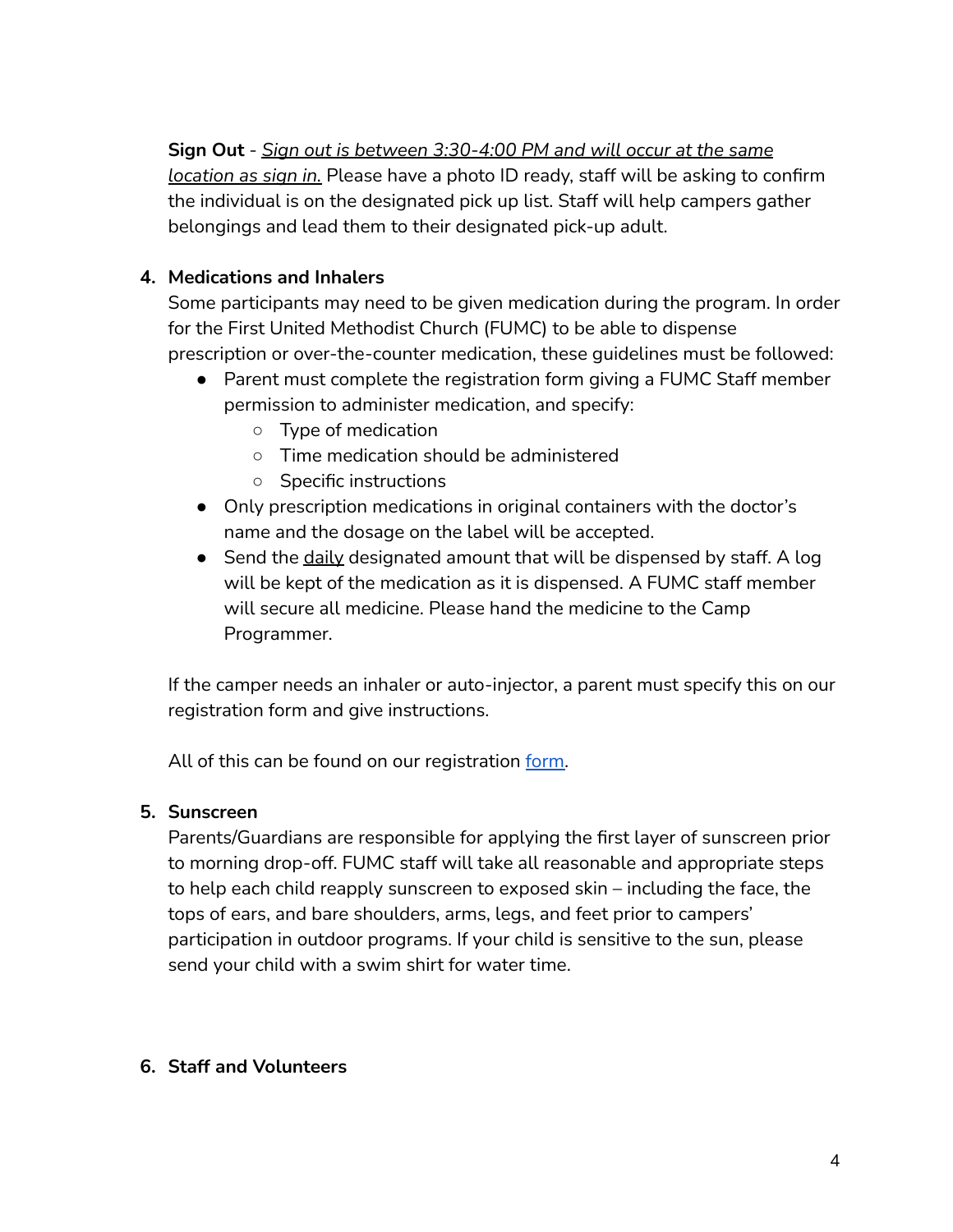Our staff and volunteers will lead your child in arts and crafts, outside activities, songs, scripture lessons, team building, and other various fun and safe activities. All volunteers and staff undergo a background check. There are staff members who are CPR certified and trained in first aid and safety procedures who will be on duty at all times. Our staff and volunteers encourage open communication to ensure that your child has the best possible camp experience with us. Please feel free to stop by or call anytime to discuss any comments or questions with the camp Programmer. Camps will operate in a 1:7 counselor to child ratio for all age groups.

# **7. Clothing**

All participants should dress appropriately for the weather and be able to participate in games that require running or playing. All campers must wear closed-toe shoes or sandals that have a strap behind the heel (no flip flops) while at camp. We sometimes get dirty during some of the activities at camp, so please consider this when choosing clothing. During water time campers are expected to wear appropriate swim wear and bring a towel. Swimsuits allowed include swim trunks for boys and one piece or standard two piece suits for girls. No string bikinis allowed, please. It's always a good rule of thumb to label all items when attending camp.

# **8. Clothes Wetting Procedures**

If there is a clothes wetting emergency and you cannot be reached by phone, we will do our best to handle the situation. If your child is having a problem with wetting him/herself, please let us know. We will not have any clothes available for the children to change into. Campers must be toilet trained and independent with their personal hygiene. **Staff cannot assist a camper with restroom / toilet activities.** If your child has an accident and does not have a spare outfit, you will be contacted immediately to come to camp. Campers may bring an extra set of clothing in their backpack each day if needed.

#### **9. Things Your Camper Needs**

- Backpack or bag for belongings
- Appropriate clothing for playing
- Water bottle
- Swim clothes
- Towel
- Extra set of clothes (in case of a wetting accident)
- Sunscreen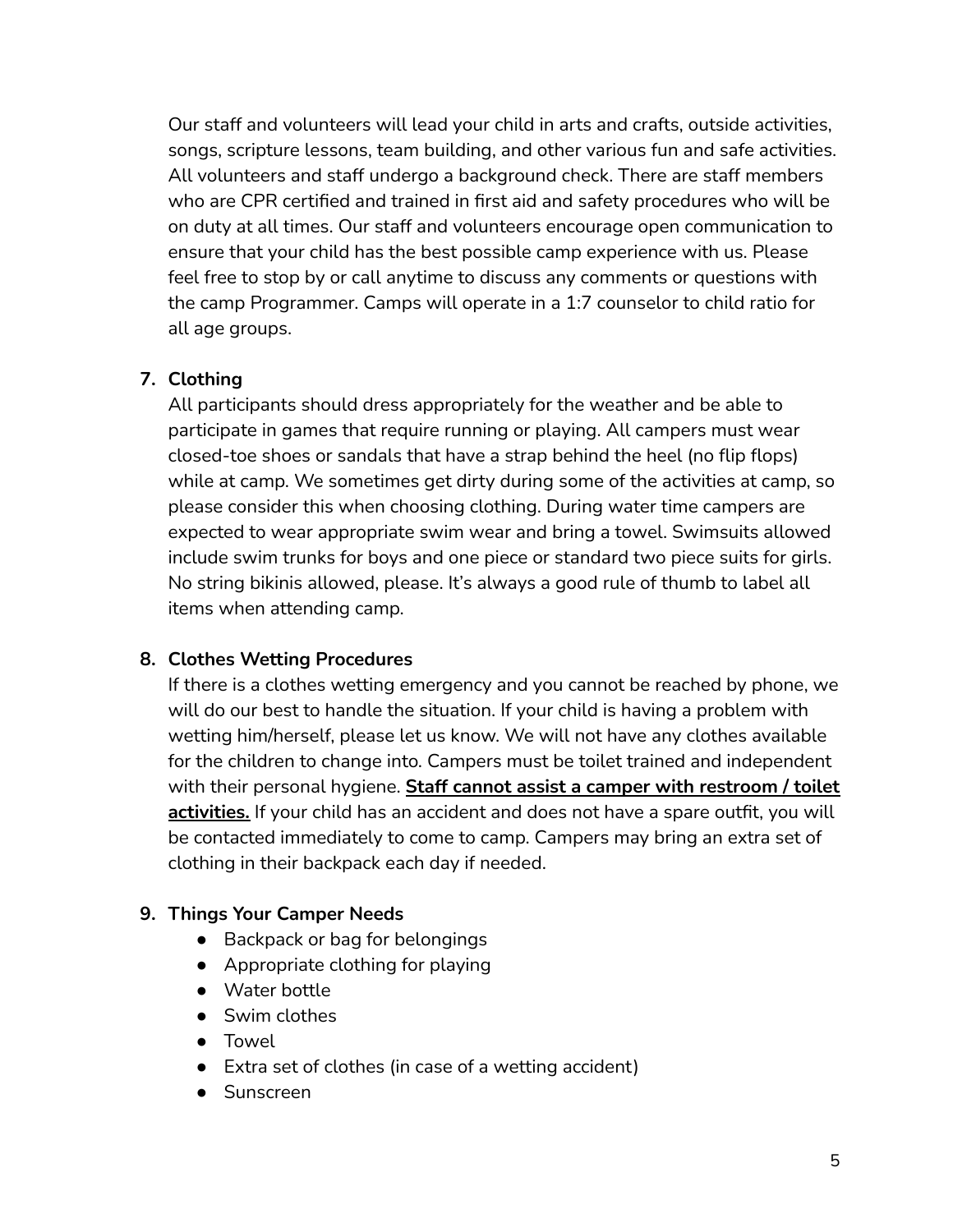- Closed-toed shoes or sandals that have a strap on the heel
- Medication, inhaler, or auto-injector if necessary

Please do not bring personal items such as iPads, iPods, Kindles, Nintendo 3DS, cell phones, toys, collector trading cards, etc... to camp. FUMC will NOT be held responsible for any items if they are lost, damaged, misplaced or stolen.

# **10.Food / Meals**

Everyday a morning snack and lunch will be provided by the church. If your child has any allergies please detail them on the registration form. Meals will be determined after we have a comprehensive list of allergies from campers. If you would prefer to send your child with a sack lunch that is also an option.

# **11.Safety**

Staff that are CPR and First-Aid certified will be on duty at all times. Safety is the primary concern of all staff and volunteers. Additionally, all staff will be wearing a wristband and/or a name tag to make it clear to all parents and children who is a designated volunteer/staff member and who is not.

#### **12.Child Abuse Prevention**

All FUMC camp staff are Illinois Department of Children & Family Services Mandated Reporters.

# **13.Injury and First-Aid**

Should an injury occur at FUMC:

- Depending on the severity (abrasions, cuts, etc…), first-aid will be provided by staff. This must be completed before the participant can return to the program.
- If the injury is severe, paramedics will be immediately notified and staff will take the necessary precautions and address the medical situations as needed.
- If blood is visible on any part of the participant's clothing, that part of the clothing must be removed and replaced with clean clothing. A participant will not be allowed to return to the program with blood on his/her clothes. You will be asked to bring clean clothes or pick them up. Staff will take extra precautions to minimize the spread of germs. Proper hand washing techniques will be used when dealing with any bodily fluid (saliva, mucus membranes, urine, etc…)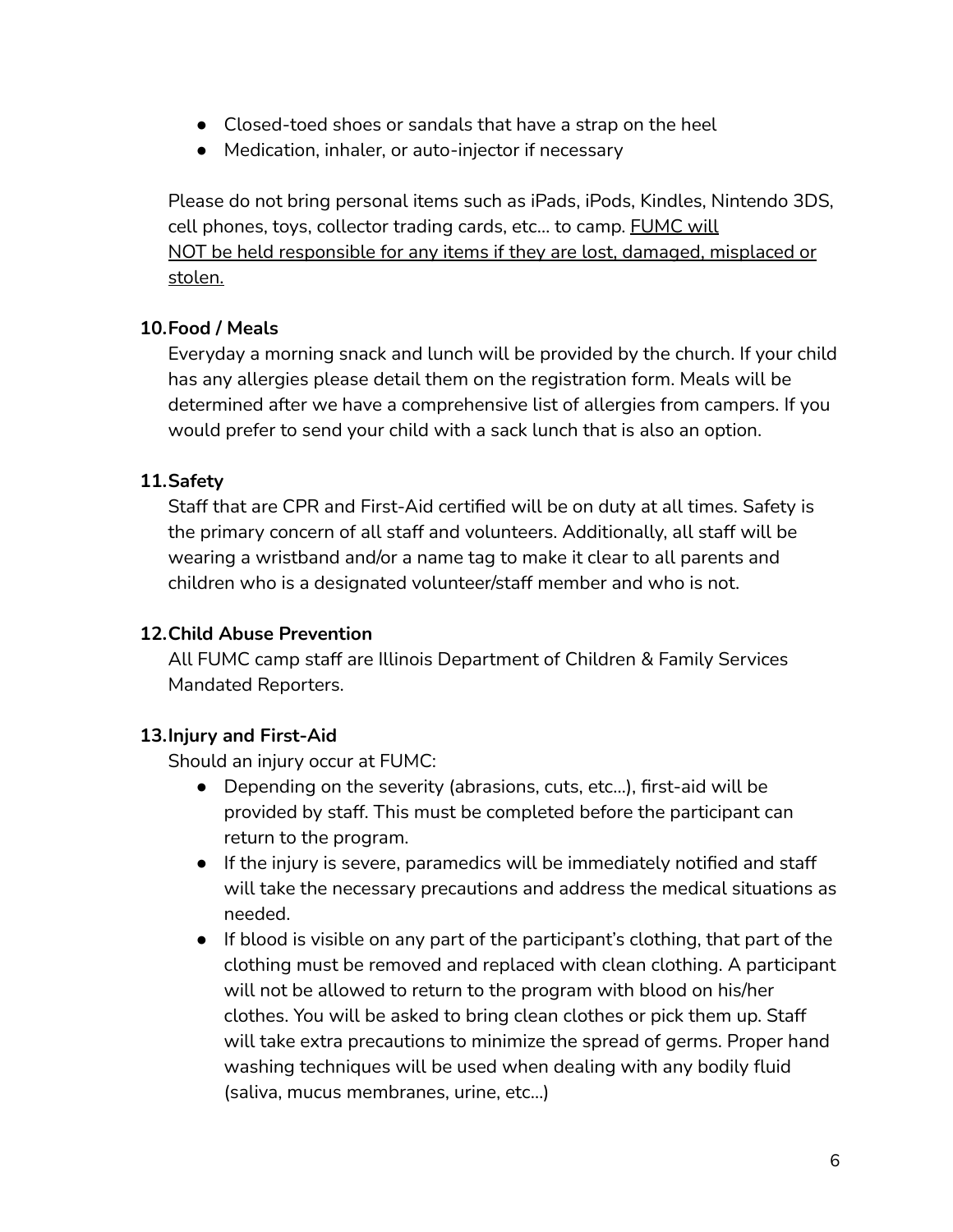# **14.Participant Illness and Covid-19**

Our camps are not licensed for the care of sick children. For the health of everyone attending our camps, we require that any campers suspected of having (or have been diagnosed as having) a contagious illness stay home from camp. Staff have the authority to refuse any child who shows signs of illness using the following guidelines:

- Temperature of 100.4 degrees: A child who is still ill with a fever may not be at camp, even if controlled by medicine.
- Vomiting: A child who vomits will be sent home immediately.
- Strep Throat: A child must take antibiotics for 24 hours before returning, and can only return if there has been no fever for 24 hours and they continue to take antibiotics for 10 days.
- Diarrhea: A child who has diarrhea twice in one day will be sent home.
- Chicken Pox: A child must remain home until all blisters have dried and formed scabs. This usually is 7- 10 days after the pox began.
- Ringworm: Children may return 24 hours after starting treatment. The ringworm must be covered until no longer visible.
- $\bullet$  Conjunctivitis Pink Eye: A child with pink eye or conjunctivitis will be sent home. Children may return 24 hours after treatment begins, or until the active infection passes completely.
- Head Lice: A child must remain at home until nit free.
- Contagious Infestations or Infections: Need prompt treatment to prevent the spread to others. If your child should come down with a contagious infection, other parents will be notified; names will be kept confidential. In these situations a doctor's clearance note is required prior to your child's return to camp.

Make sure you have a plan in place in case your child gets sick while at camp. If you are unable to leave work yourself, please have someone who is able to care for your child lined up. This is for the well-being and comfort of your child and the other campers and staff. If you are contacted by staff to pick-up a child due to an illness, he/she needs to be picked up no later than one hour after notification.

It is the parent's responsibility to verify their child's daily health is adequate before bringing him or her to camp. A child who shows signs of illness should be kept home for the benefit of all. If your child is exposed to a communicable disease, you must notify the Camp Programmer immediately for the protection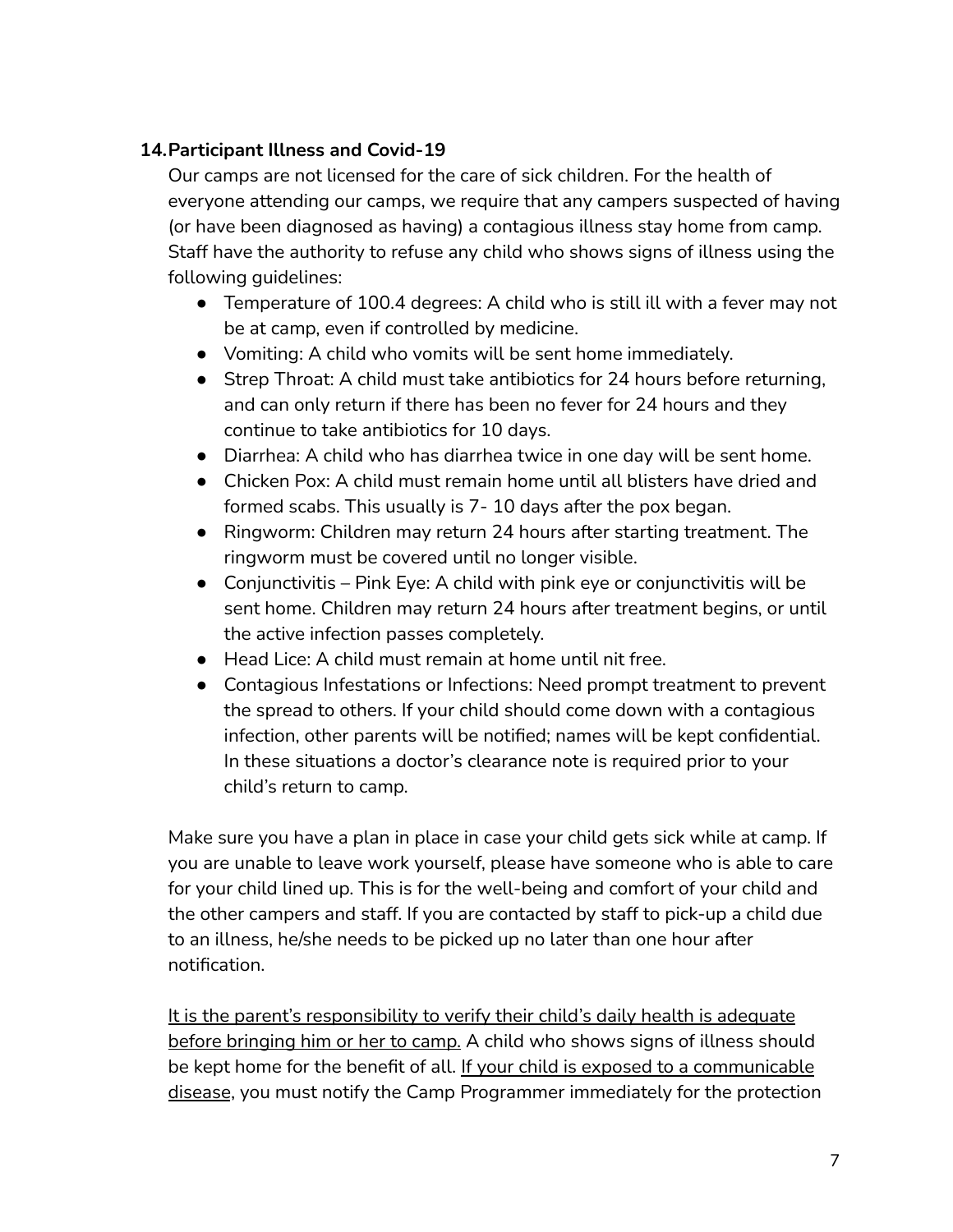of the other campers and staff.

If a child becomes ill or injured while on the site, their parent will be notified immediately. Staff will call the emergency contacts listed on your child's emergency information form if staff is not able to reach a parent or guardian directly. In case of a severe injury or illness that may require care from a health care professional, program staff will first contact emergency services to provide immediate care for your child on-site.

FUMC continuously monitors the recommendations, guidelines, and requirements set forth by the Public Health Department. Kids that are sent home for an illness may be asked to supply a doctor's note or a medical release form on official letterhead before returning to camp.

#### **15.Parent Information**

Keeping parents informed and parents keeping us informed is very important to the success of our summer day camp.

#### *Parents must contact the camp supervisor if:*

- Information regarding your child's health or daily needs changes
- A child cannot be picked up on time
- An incident or change occurs in your child's life that alters his/her attitude or behavior or causes emotional upset (i.e. divorce, loss of a pet, death in the family). Staff will be sensitive to such situations and will maintain the child's confidentiality.
- Your child has a contagious disease, (i.e. head lice, pink eye, chicken pox).
- Your child's medication changes

#### *Parents will be contacted immediately when:*

- Your child has received an injury that could require immediate medical attention.
- Your child exhibits a medical condition that could be contagious or threatening to others in the program.
- Your child is ill and unable to participate in planned activities.
- Your child has a clothes wetting emergency and does not have a spare outfit
- Your child is exhibiting unacceptable behavior